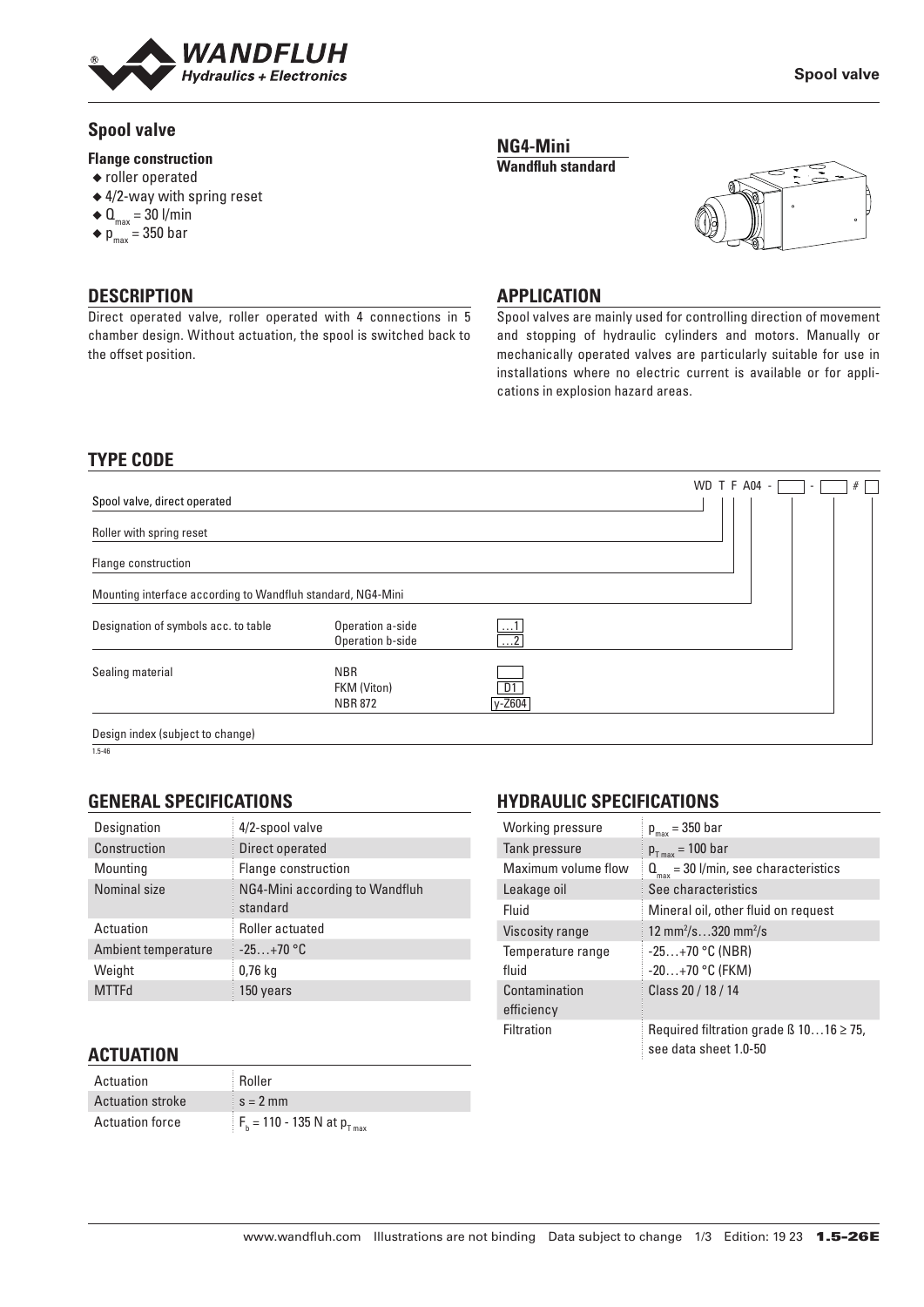

# **SYMBOL**



**Spool valve**

# **PERFORMANCE SPECIFICATIONS**

Oil viscosity  $v = 30$  mm<sup>2</sup>/s







|                |         |         | Volume flow direction |         |         |
|----------------|---------|---------|-----------------------|---------|---------|
| Symbol         | $P - A$ | $P - B$ | $P - T$               | $A - T$ | $B - T$ |
| AB1/AB2        | 2       | 2       |                       |         |         |
| <b>AC1/CB2</b> | 2       | 2       |                       |         |         |
| AD1/DB2        | 2       | 2       |                       |         |         |
| <b>BE1/EA2</b> |         |         |                       |         |         |
| AF1/FB2        |         |         | 3                     |         |         |
| AG1/GB2        |         |         |                       |         |         |